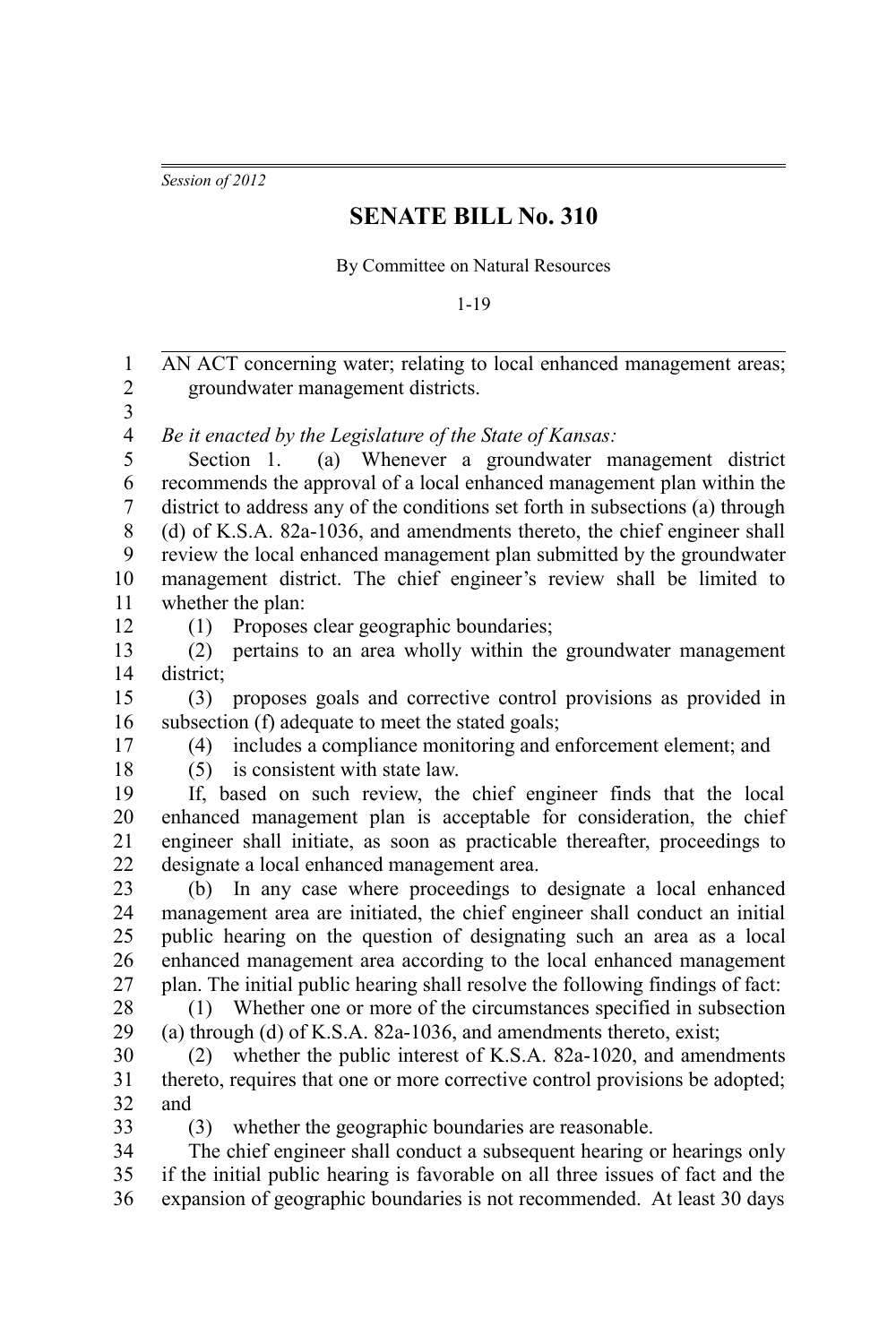prior to the date set for any hearing, written notice of such hearing shall be given to every person holding a water right of record within the area in question and by one publication in any newspaper of general circulation within the area in question. The notice shall state the question and shall denote the time and place of the hearing. At every such hearing, documentary and oral evidence shall be taken and a complete record of the same shall be kept. 1 2 3 4 5 6 7

(c) The subject matter of the hearing or hearings set forth in subsection (b) shall be limited to the local enhanced management plan that the chief engineer previously reviewed pursuant to subsection (a) and set for hearing. 8 9 10 11

(d) Within 120 days of the conclusion of the final public hearing set forth in subsections (b) and (c), the chief engineer shall issue an order of decision: 12 13 14

(1) Accepting the local enhanced management plan as sufficient to address any of the conditions set forth in subsections (a) through (d) of K.S.A. 82a-1036, and amendments thereto; 15 16 17

(2) rejecting the local enhanced management plan as insufficient to address any of the conditions set forth in subsections (a) through (d) of K.S.A. 82a-1036, and amendments thereto; 18 19 20

(3) returning the local enhanced management plan to the groundwater management district, giving reasons for the return and providing the district with the opportunity to resubmit a revised plan for public hearing within 90 days of the return of the deficient plan; or 21 22 23 24

(4) returning the local enhanced management plan to the groundwater management district and proposing modifications to the plan, based on testimony at the hearing or hearings, that will improve the administration of the plan, but will not impose reductions in groundwater withdrawals that exceed those contained in the plan. If the groundwater management district approves of the modifications proposed by the chief engineer, the district shall notify the chief engineer within 90 days of receipt of return of the plan. Upon receipt of the groundwater management district's approval of the modifications, the chief engineer shall accept the modified local management plan. If the groundwater management district does not approve of the modifications proposed by the chief engineer, the local management plan shall not be accepted. 25 26 27 28 29 30 31 32 33 34 35 36

(e) In any case where the chief engineer issues an order of decision accepting the local enhanced management plan pursuant to subsection (d), the chief engineer, within a reasonable time, shall issue an order of designation that designates the area in question as a local enhanced management area. 37 38 39 40 41

(f) The order of designation shall define the boundaries of the local enhanced management area and shall indicate the circumstances upon 42 43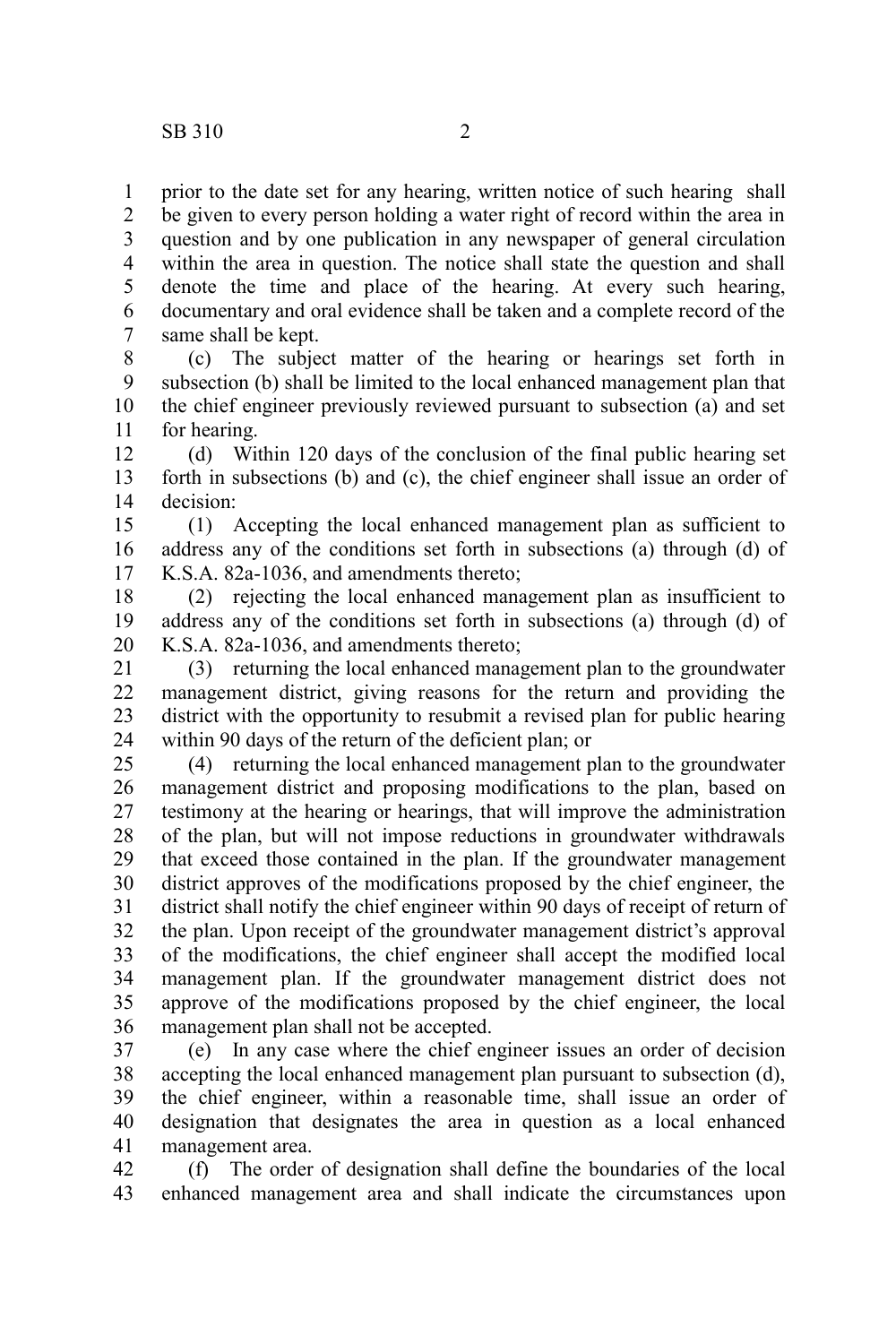1 2 which the findings of the chief engineer are made. The order of designation may include any of the following corrective control provisions

set forth in the local enhanced management plan: 3

(1) Closing the local enhanced management area to any further appropriation of groundwater. In which event, the chief engineer shall thereafter refuse to accept any application for a permit to appropriate groundwater located within such area; 4 5 6 7

(2) determining the permissible total withdrawal of groundwater in the local enhanced management area each day, month or year, and, insofar as may be reasonably done, the chief engineer shall apportion such permissible total withdrawal among the valid groundwater right holders in such area in accordance with the relative dates of priority of such rights; 8 9 10 11 12

(3) reducing the permissible withdrawal of groundwater by any one or more appropriators thereof, or by wells in the local enhanced management area; 13 14 15

(4) requiring and specifying a system of rotation of groundwater use in the local enhanced management area; or 16 17

(5) any other provisions making such additional requirements as are necessary to protect the public interest. 18 19

The chief engineer is hereby authorized to delegate the enforcement of any corrective control provisions ordered for a local enhanced management area to the groundwater management district in which that area is located, upon written request by the district. 20 21 22 23

(g) The order of designation shall follow, insofar as may be reasonably done, the geographical boundaries recommended by the local enhanced management plan. 24 25 26

(h) Except as provided in subsection (f), the order of designation of a local enhanced management area shall be in full force and effect from the date of its entry in the records of the chief engineer's office unless and until its operation shall be stayed by an appeal from an order entered on review of the chief engineer's order pursuant to K.S.A. 2011 Supp. 82a-1901, and amendments thereto, and in accordance with the provisions of the Kansas judicial review act. The chief engineer upon request shall deliver a copy of such order to any interested person who is affected by such order and shall file a copy of the same with the register of deeds of any county within which any part of the local enhanced management area lies. 27 28 29 30 31 32 33 34 35 36 37

(i) If the holder of a groundwater right within the local enhanced management area applies for review of the order of designation pursuant to K.S.A. 2011 Supp. 82a-1901, and amendments thereto, the provisions of the order with respect to the inclusion of the holder's water right within the area may be stayed in accordance with the Kansas administrative procedure act. 38 39 40 41 42 43